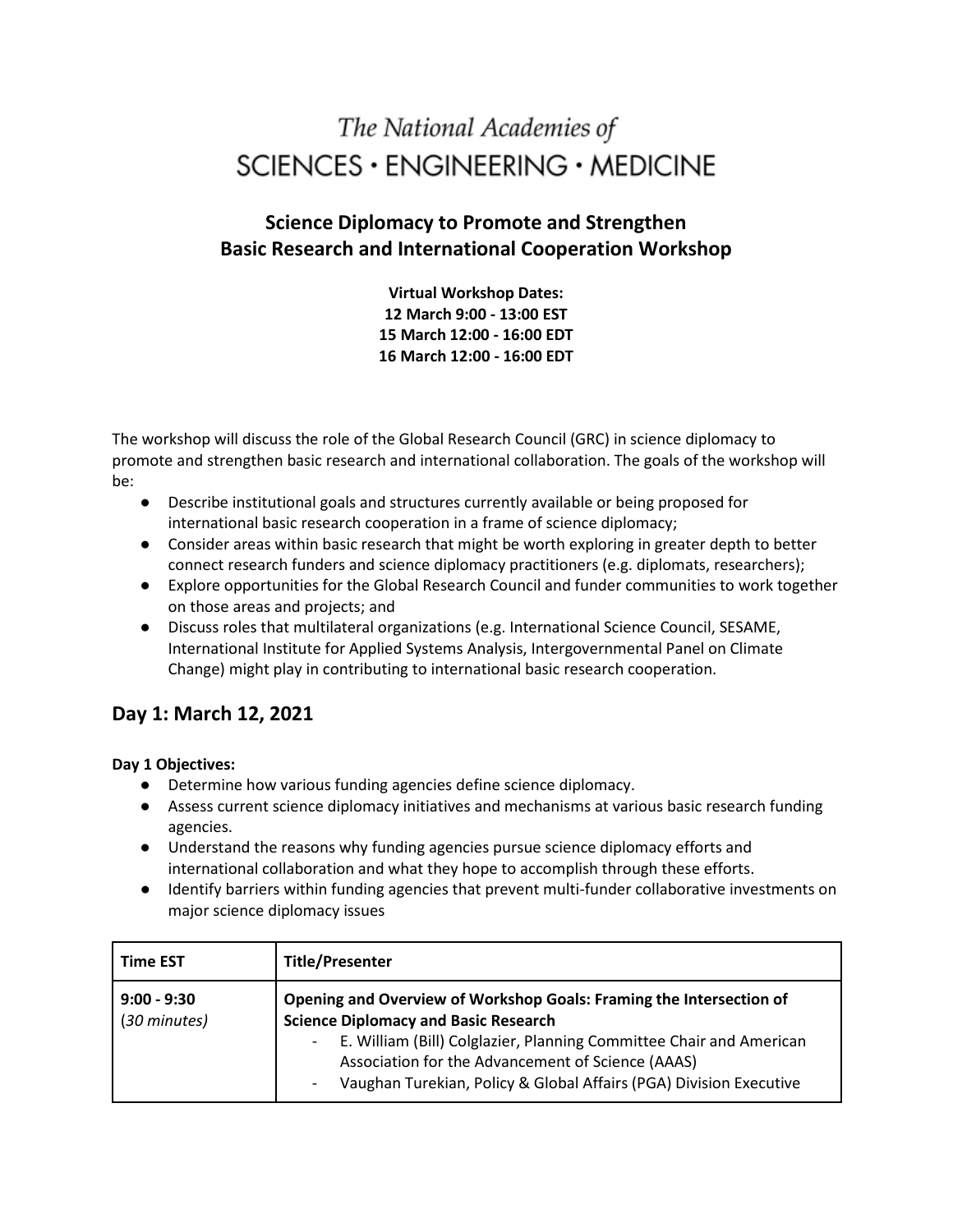|                                | Director, NASEM                                                                                                                                             |
|--------------------------------|-------------------------------------------------------------------------------------------------------------------------------------------------------------|
| $9:30 - 9:50$<br>(20 minutes)  | Introduction to the Global Research Council (GRC) and Work in Science<br><b>Diplomacy</b>                                                                   |
|                                | Katja Becker, GRC Governing Board Chair and President of DFG<br>(confirmed)                                                                                 |
| $9:50 - 10:35$<br>(45 minutes) | Panel 1a: National Funders' Perspectives of Basic Research and Science<br><b>Diplomacy</b>                                                                  |
|                                | Moderator: Molapo Qhobela, (former) CEO, National Research Foundation of<br>South Africa (confirmed)                                                        |
|                                | Japan Society for the Promotion of Science (JSPS)<br>Susumu Satomi, President and GRC Governing Board Member<br>(confirmed)                                 |
|                                | National Natural Science Foundation of China (NSFC)<br>Jinghai Li, President NSFC, ISC Vice President, and GRC Governing<br><b>Board Member (confirmed)</b> |
|                                | <b>Science Foundation Ireland</b><br>Mark Ferguson, Director General and GRC Governing Board Member<br>(confirmed)                                          |
| 10:35 - 11:20                  | Panel 1b: National Funders' Perspectives of Basic Research and Science                                                                                      |
| (45 minutes)                   | <b>Diplomacy</b><br>Moderator: Molapo Qhobela, (former) CEO, National Research Foundation of<br>South Africa (confirmed)                                    |
|                                | <b>Russian Foundation for Basic Research</b><br>Vladislav Y. Panchenko, Chairman of the Board (confirmed)                                                   |
|                                | UKRI, UK Research and Innovation<br>Andrew Thompson, UKRI's International Champion and GRC Governing<br><b>Board Member (confirmed)</b>                     |
|                                | FAPESP, São Paulo Research Foundation<br>Luiz Eugênio Mello, Scientific Director FAPESP and GRC Governing<br><b>Board Member (confirmed)</b>                |
| 11:20 - 11:30                  | <b>Break</b>                                                                                                                                                |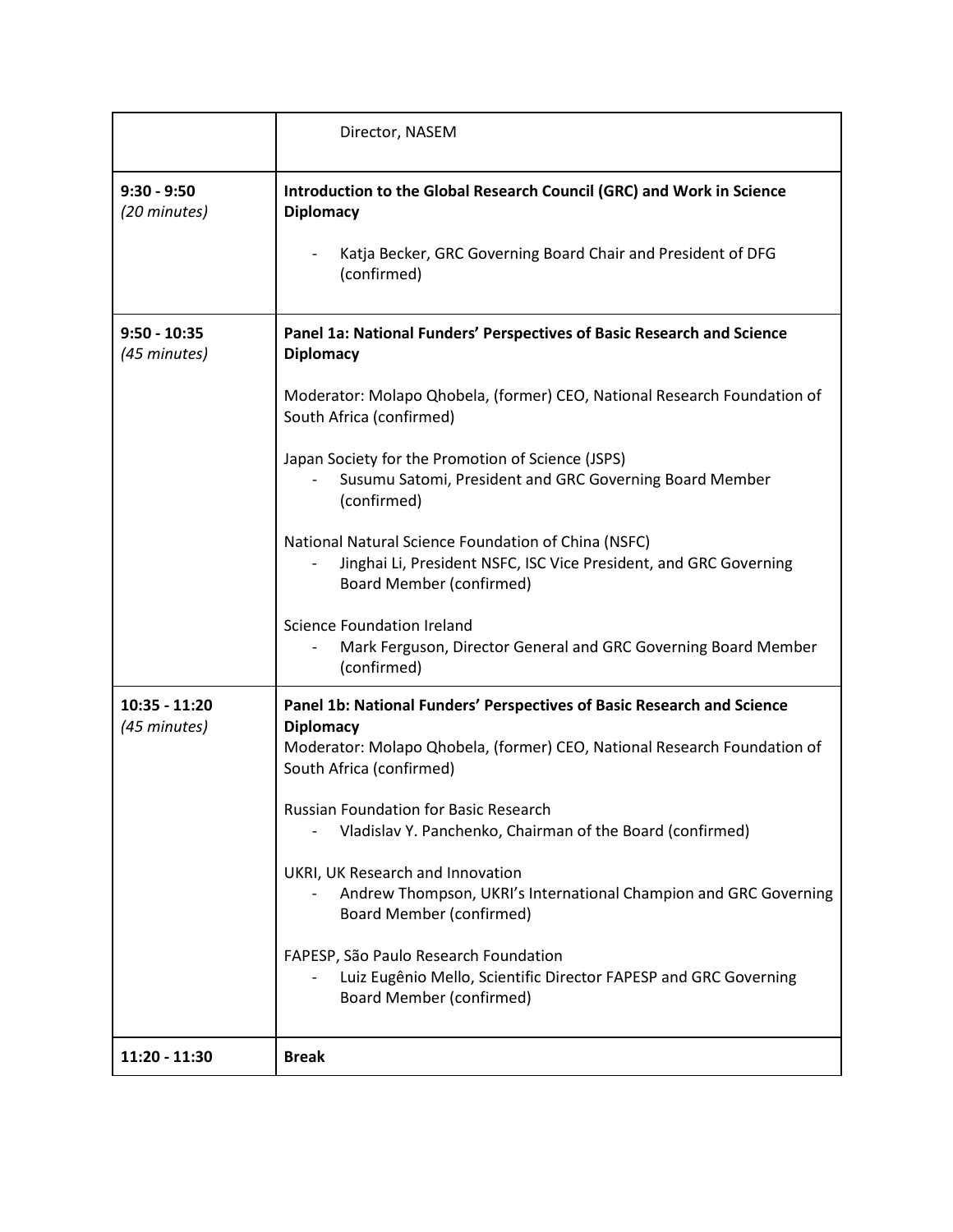| $11:30 - 13:00$<br>(90 minutes) | Panel 2: Perspectives of U.S. Government Funders and Private Foundations<br>of Basic Research and Science Diplomacy<br>Moderator: Chris Fall, Former Director, Department of Energy (confirmed) |
|---------------------------------|-------------------------------------------------------------------------------------------------------------------------------------------------------------------------------------------------|
|                                 | National Science Foundation (NSF)<br>Kendra Sharp, Director, Office of International Science and Engineering<br>(confirmed)                                                                     |
|                                 | National Institutes of Health (NIH)<br>Christine Sizemore, Director, Division of International Relations,<br><b>Fogarty International Center (invited)</b>                                      |
|                                 | Air Force Office of Scientific Research (AFOSR)<br>Ali Sayir, Program Manager (confirmed)                                                                                                       |
|                                 | Department of Energy<br>Helena Fu, Director, International Science and Technology<br>Cooperation and Trusted Research (confirmed)                                                               |
|                                 | Kavli Foundation<br>Cynthia Friend, President (confirmed)                                                                                                                                       |
| 13:00 - 13:30<br>(30 minutes)   | <b>Closing Segment Discussion</b><br>Moderator: Alice Abreu, Planning Committee Member, Federal University of<br>Rio de Janeiro                                                                 |

## **Day 2: March 15, 2021**

| <b>Time EDT</b>               | <b>Title/Presenter</b>                                                                                                           |
|-------------------------------|----------------------------------------------------------------------------------------------------------------------------------|
| 12:00 - 12:30<br>(30 minutes) | <b>Introduction of Keynote Speakers</b><br>Bill Colglazier, Planning Committee Chair                                             |
|                               | Reports from the Challenges for International Scientific Partnership Initiative<br>by the American Academy of Arts and Sciences: |
|                               | <b>Bold Ambition Large-Scale Science</b><br>Arthur Bienenstock, Stanford University (confirmed)                                  |
|                               | <b>Global Connections Emerging Science Partners</b><br>Shirley Malcom, AAAS (confirmed)                                          |
| 12:30 - 13:50<br>(80 minutes) | Panel 3: Perspectives of Non-Governmental National Scientific Institutions                                                       |
|                               | Objectives:                                                                                                                      |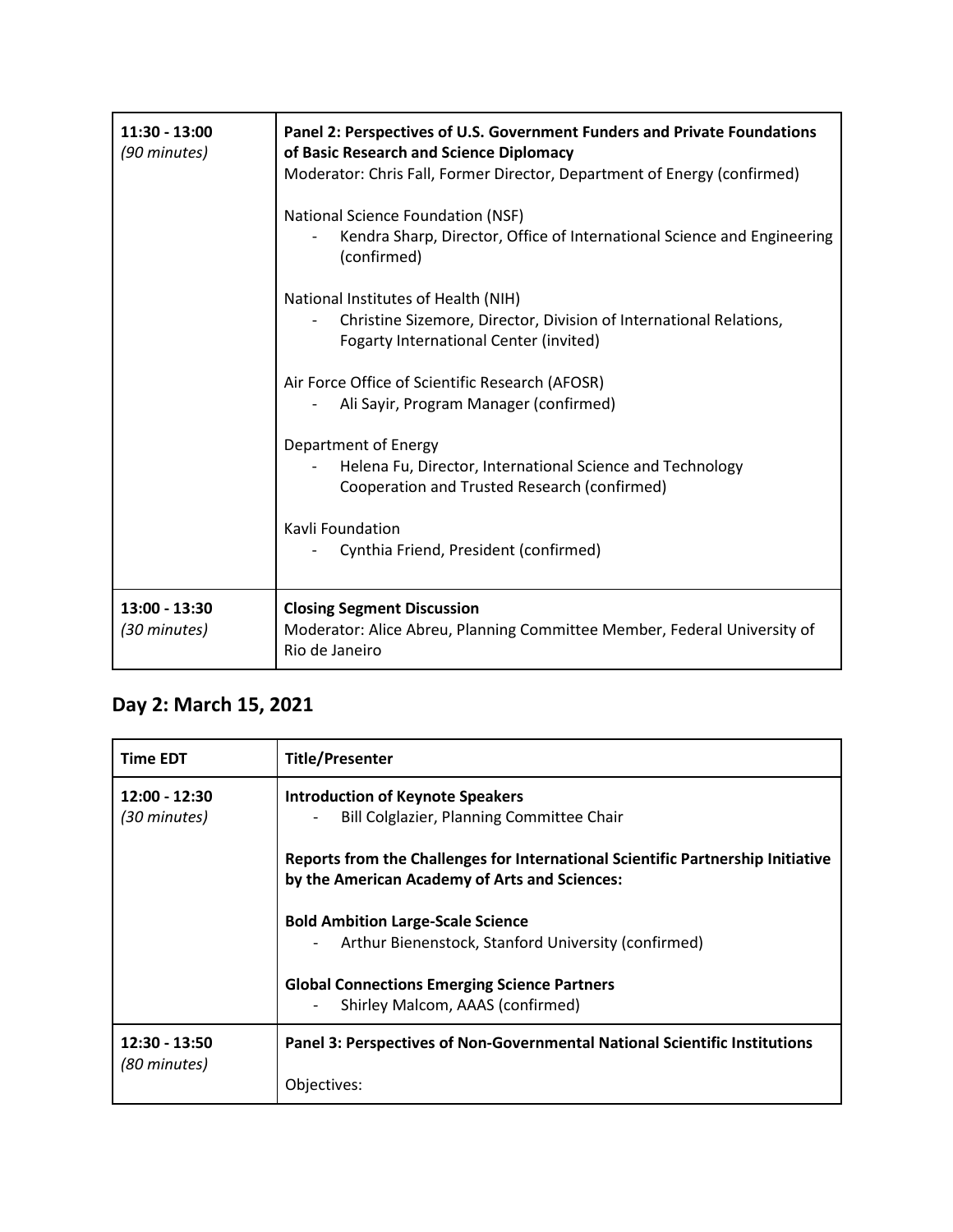|               | Describe institutional structures and goals currently available being<br>proposed for international basic research cooperation in a frame of<br>science diplomacy<br>Suggested strategies to encourage science diplomacy and<br>international collaboration                                                                                                                                                      |
|---------------|------------------------------------------------------------------------------------------------------------------------------------------------------------------------------------------------------------------------------------------------------------------------------------------------------------------------------------------------------------------------------------------------------------------|
|               | Moderator: John Hildebrand, NAS Foreign Secretary (confirmed)                                                                                                                                                                                                                                                                                                                                                    |
|               | Indian National Science Academy (INSA)<br>Ashok Singhvi, former Vice President (confirmed)                                                                                                                                                                                                                                                                                                                       |
|               | Academy of Science of South Africa (ASSAf)<br>Jonathan Jansen, President (confirmed)                                                                                                                                                                                                                                                                                                                             |
|               | <b>Brazilian Academy of Sciences</b><br>Luiz Davidovich, President (confirmed)                                                                                                                                                                                                                                                                                                                                   |
|               | U.S. National Academy of Sciences<br>John Hildebrand, NAS Foreign Secretary (confirmed)                                                                                                                                                                                                                                                                                                                          |
| 13:50 - 14:00 | <b>Break</b>                                                                                                                                                                                                                                                                                                                                                                                                     |
| 14:00 - 15:30 | Panel 4: Perspectives of international scientific institutions that conduct                                                                                                                                                                                                                                                                                                                                      |
| (90 minutes)  | research and/or represent the views of the scientific community                                                                                                                                                                                                                                                                                                                                                  |
|               | Objectives:<br>Describe institutional structures and goals currently available being<br>proposed for international basic research cooperation in a frame of<br>science diplomacy<br>Identify roles that multilateral organizations might play in contributing<br>to international basic research cooperation<br>Provide advice to funders of basic research opportunities to foster<br>science diplomacy efforts |
|               | Moderator: E. William Colglazier                                                                                                                                                                                                                                                                                                                                                                                 |
|               | International Science Council (ISC)<br>Heide Hackmann, Chief Executive Officer (confirmed)                                                                                                                                                                                                                                                                                                                       |
|               | International Centre of Insect Physiology and Ecology (icipe) Nairobi, Kenya<br>Segenet Kelemu, Director General and CEO (confirmed)                                                                                                                                                                                                                                                                             |
|               | International Institute for Applied Systems Analysis (IIASA)<br>Albert van Jaarsveld, Director General and CEO (confirmed)                                                                                                                                                                                                                                                                                       |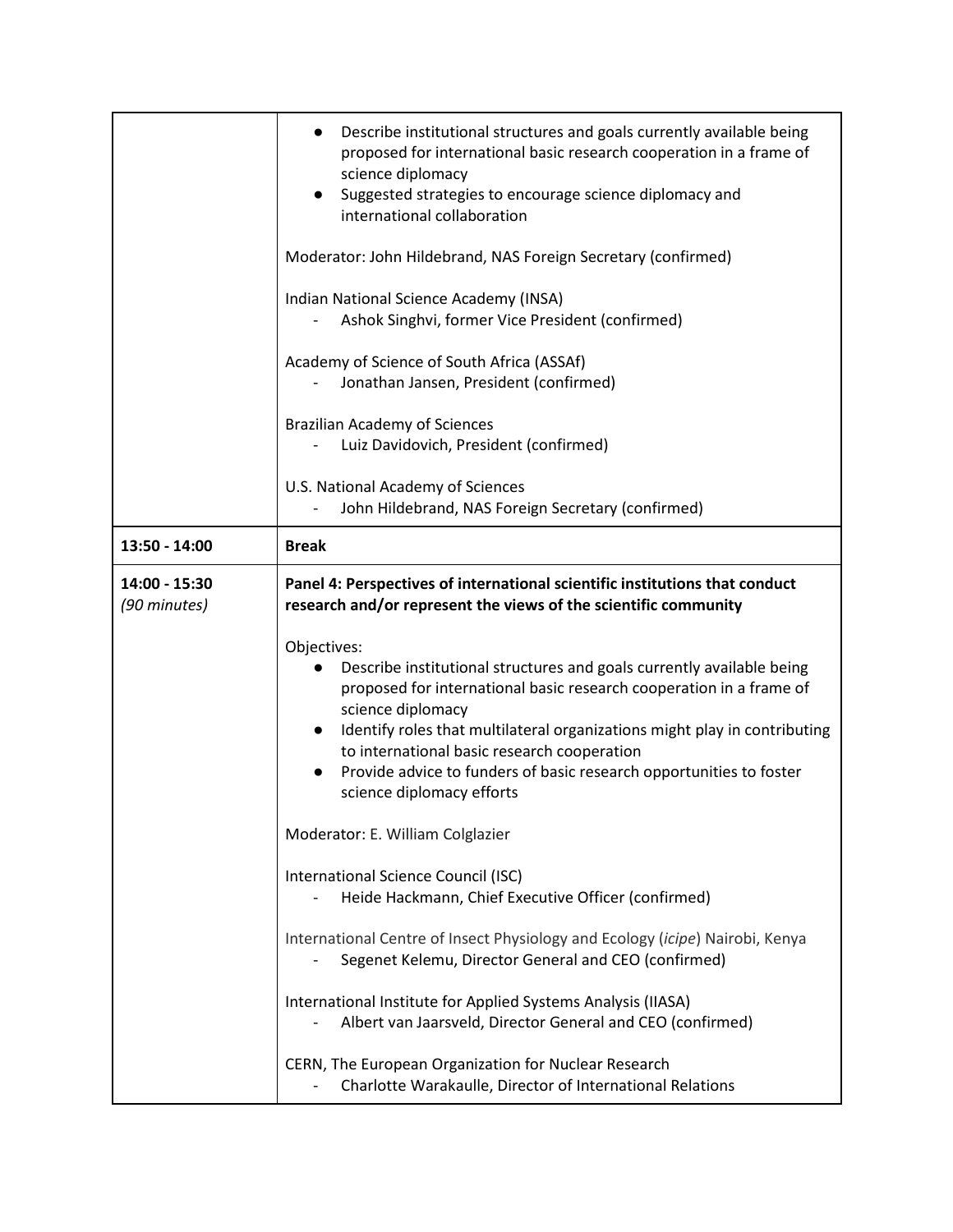| 15:30 - 16:00<br>(30 minutes) | <b>Closing Segment Discussion</b><br>Moderator: Alik Ismail-Zadeh, Planning Committee Member, Karlsruhe<br>Institute of Technology and Russian Academy of Sciences |
|-------------------------------|--------------------------------------------------------------------------------------------------------------------------------------------------------------------|

## **Day 3: March 16, 2021**

| <b>Time EDT</b>               | <b>Title/Presenter</b>                                                                                                                                                                                                                                                                                                                  |
|-------------------------------|-----------------------------------------------------------------------------------------------------------------------------------------------------------------------------------------------------------------------------------------------------------------------------------------------------------------------------------------|
| 12:00 - 12:30<br>(30 minutes) | Summary of Previous Two Days: How Science Diplomacy can Advance<br><b>National and Global Goals for Basic Research</b><br>Moderator: Bill Colglazier and Vaughan Turekian                                                                                                                                                               |
| 12:30 - 13:50<br>(80 minutes) | Panel 5: Challenges to Science Diplomacy for Basic Research and Suggested<br><b>Strategies</b>                                                                                                                                                                                                                                          |
|                               | Objective:<br>Propose possible strategies to address or overcome issues of open<br>science; cybersecurity; security and visas; diversity, equity, inclusion,<br>and gender to conduct basic research through science diplomacy<br>Moderator: Alice Abreu<br>Open Science: Strategies to address open science, data rights, intellectual |
|                               | property rights, and material transfer agreements<br>Shamila Nair-Bedouelle, Assistant Director-General for Natural<br>Sciences at UNESCO (confirmed)                                                                                                                                                                                   |
|                               | Research Security & Cybersecurity<br>Rebecca L Keiser, National Science Foundation (confirmed)                                                                                                                                                                                                                                          |
|                               | Security & Visas<br>Amy Flatten, American Physical Society (confirmed)                                                                                                                                                                                                                                                                  |
|                               | Diversity, Equity, Inclusion, Gender<br>Dorothy Ngila, The National Research Foundation of South Africa<br>(confirmed)                                                                                                                                                                                                                  |
| 13:50 - 14:00                 | <b>Break</b>                                                                                                                                                                                                                                                                                                                            |
| 14:00 - 15:30<br>(90 minutes) | Panel 6: Future Opportunities for Science Diplomacy and How to Achieve<br><b>Positive Outcomes</b>                                                                                                                                                                                                                                      |